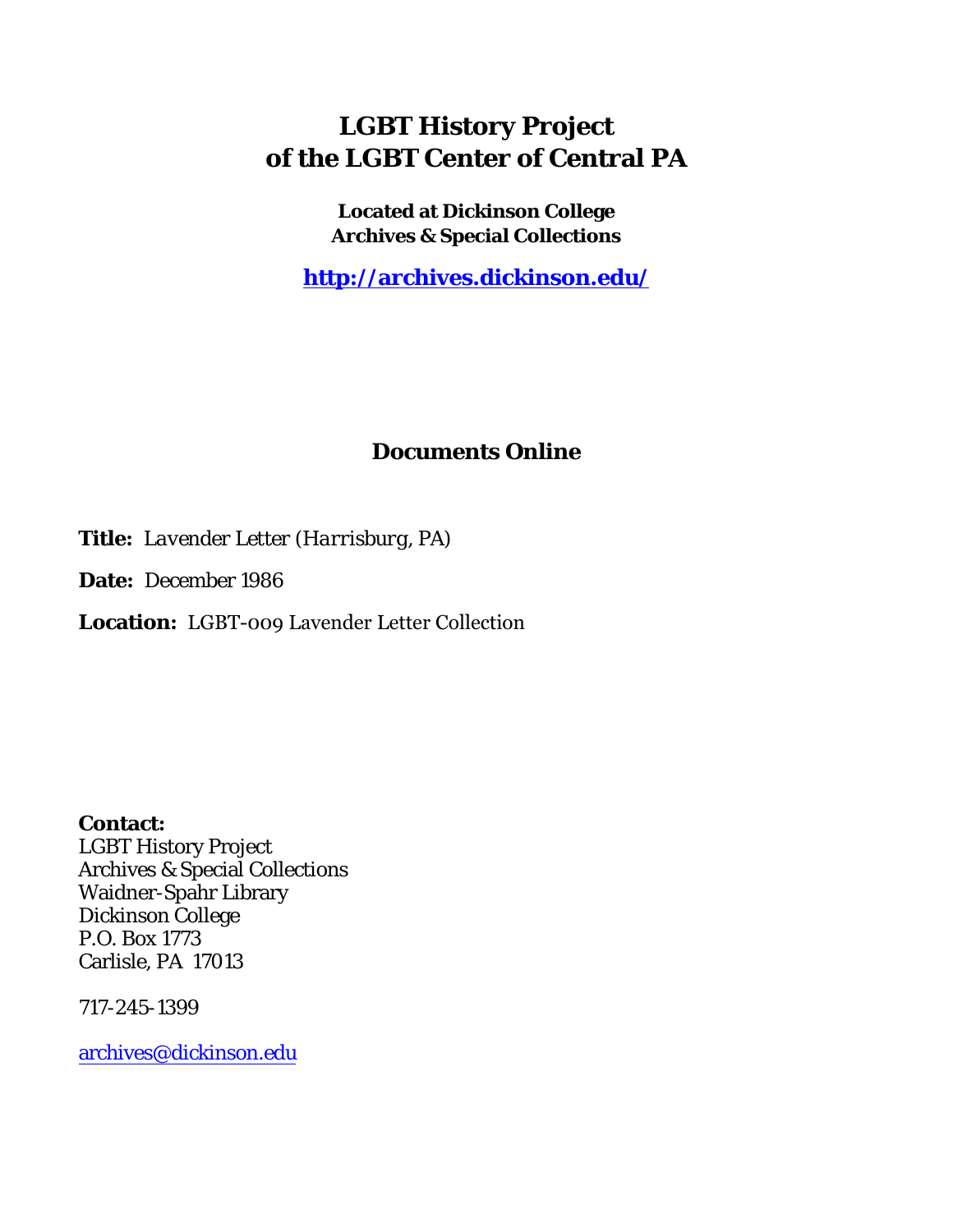| L'avender L'etter<br>A CALENDAR OF EVENTS FOR AND BY LESBIAN WOMEN<br>December 198<br>Volume 4, No. 12<br>IN CENTRAL PENNSYLVANIA                                                                                                                       |                                                                                                                                                                                                                                                                                                      |
|---------------------------------------------------------------------------------------------------------------------------------------------------------------------------------------------------------------------------------------------------------|------------------------------------------------------------------------------------------------------------------------------------------------------------------------------------------------------------------------------------------------------------------------------------------------------|
|                                                                                                                                                                                                                                                         |                                                                                                                                                                                                                                                                                                      |
| WEDNESDAY. DECEMBER 3 - 8:30-12 Bobbi Carmitchell<br>in concert at the Golden Eagle, 170 East King Street,<br>Lancaster.<br>WEDNESDAY, DECEMBER 3 - 12 Noon-2PMGloria Steinman<br>at a reception for her new book "Marilyn" (Monroe).                   | SUNDAY, DECEMBER 14 - 7:30PMMCC Worship Service,<br>Friends Meeting House, 6th & Herr Sts., Hbg.<br>SUNDAY, DECEMBER 14 - 7PMMCC Worship Service,<br>Unitarian Church of Lancaster, 538 W. Chestnut St.<br>Speaker: Rev. Karon Von Gelder.                                                           |
| Lammas Book Store, Dupont Circle, 1426-21st, N.W.,                                                                                                                                                                                                      |                                                                                                                                                                                                                                                                                                      |
| Washington, D.C.<br>FRIDAY, DECEMBER 5 - 9:30-1:30Bobbi Carmitchell<br>in concert at the Inn Good Spirits, 28 South<br>Market Street, Elizabethtown, PA                                                                                                 | MONDAY, DECEMBER 15 - 5-6:30PMMeet Jane Wagnes,<br>author of "The Search for Signs of Intelligent Life"<br>in the Universe". Special quest Lilly Tomlin, star<br>of the award winning play. National Gallery Ballroom<br>of the Omni Georgetown Hotel, 2121 P. St., N.W.,<br>Washington, D.C.        |
| SATURDAY, DECEMBER 6 - 8:30-12PM Nancy Kass<br>(folk songs and women's music) in concert, Women's<br>Coffeehouse, St. Johns United Methodist Church, 27th<br>and St. Paul St., Baltimore, MD. \$5                                                       | WEDNESDAY, DECEMBER 17 - 8:30-12 Bobbi Carmitchell<br>in concert at the Golden Eagle, 170 East King Street,<br>Lancaster.                                                                                                                                                                            |
| SATURDAY, DECMEBER 6 - 1-3PMMeet author Isabel<br>Miller, ("Patience and Sarah") Reception for her<br>latest book "The Love of Good Women", at Lammas Book<br>Store, 1426 21st St., N.W. Washington, D.C.                                               | THURSDAY, DECEMBER 18 - 8:30-12 Bobbi Carmitchell<br>in conert at Bube's Brewery, 102 N. Market St., Mt.<br>Joy, PA                                                                                                                                                                                  |
| ANDE ANDERSCHALTER SERVER SERVER SERVER                                                                                                                                                                                                                 | <b>****************</b> ***                                                                                                                                                                                                                                                                          |
| SUNDAY, DECEMBER 7 - 2PMTree decorating in loving<br>memory of Ann L. Billmyer (1954-1985), who captured<br>our hearts and spirits. Bring a ribbon to decorate<br>the tree planted in Ann's honor. (See below)<br>AM JEAN JEAN JEAN JEAN JEAN JEAN JEAN | FRIDAY, DECEMBER 19 - 8PM-2AMA very special<br>Christmas Celebration at Altlands Ranch. Music,<br>food and entertainment. An all women celebration.<br>\$8 (\$14 couple). Dinner included. Tickets<br>available from Bobbi Carmitchell or write: P.O. Box 2412.                                      |
| <b>HARRISBURG</b><br>Meet at the dogwood on the north side of the Civic<br>Center on Front Street, across from the Y.M.C.A.                                                                                                                             | York, Pa. 17405. ( checks made out to Mary Gage)<br>(Altland; s is 10 miles West of York on<br>Rt. 30).                                                                                                                                                                                              |
| LANCASTER<br>Meet at the young oak tree in Buchannon Park at the<br>end of Race St. and Buchannon on the hill.<br>LANDCAMOCAMOCAMOCAMOCAMOCAMOCAMO                                                                                                      | SATURDAY, DECEMBER 20 - 10AMCookie Bake and<br>Christmas party sponsored by the Vision of Hope MCC<br>at the Unitarian Center. Bring ingredients or dough<br>for your favorite cookies. Afterwards a Christmas<br>Party and gift exchange. (\$5 value). Soup and sand-<br>wich for lunch. Lancaster. |
| SUNDAY, DECEMBER 7 - 3PMCasselberry and DuPree in<br>concert at the Ibex Club, 5832 Georgia Avenue, N.W.<br>Washington. D.C. \$8-234-9308 or 726-1800.                                                                                                  | SUNDAY, DECEMBER 21 - 7:30PMMCC Worship Service,<br>Friends Meeting House, 6th & Herr Sts., Hbg.                                                                                                                                                                                                     |
| SUNDAY, DECEMBER 7 - 7:30PM MCC Worship Service,<br>Friends Meeting House, 6th & Herr Sts., Hbg.                                                                                                                                                        | SUNDAY, DECEMBER 21 - 7PMMCC Worship Service,<br>Unitarian Church of Lancaster, 538 W. Chestnut St.<br>Speaker: R. Adam DeBaugh.                                                                                                                                                                     |
| SUNDAY, DECEMBER 7 - 5PMDignity sponsored Mass.<br>6PM - Pot Luck supper, 7:30 Program: Santa Claus will<br>visit. Friends Meeting House, 6th & Herr Sts., Hbg.                                                                                         | SUNDAY, DECEMBER 21 - 10:30AM Women's Center<br>sponsored Feminist Brunch. Bring fruit, bread or<br>cheese. Call Women's Center for location (Wed. 6-9PM)<br>at 233-4004.                                                                                                                            |
| SUNDAY, DECEMBER 7 - 7PMMCC Worship Service,<br>Unitarian Church of Lancaster, 538 W. Chestnut St.<br>Speaker: Hortense Connor.                                                                                                                         | WEDNSDAY, DECEMBER 24 - 11:30PMCarol Sing and<br>Worship Service sponsored by the Vision of Hope MCC.<br>Unitarian Center. Worship service at midnight.                                                                                                                                              |
| WEDNESDAY, DECEMBER 10 - 7PMSisterfire's first<br>music jam session. Open houseBring instruments<br>and jam with the best. Call (202)234-9308 D.C. for<br>location.<br>******                                                                           | Lancaster.<br>THURSDAY, DECEMBER 25 - MERRY CHRISTMAS!!<br>FRIDAY, DECEMBER 26 - 8PMlst of the 12 Days of                                                                                                                                                                                            |
| FRIDAY, DECEMBER 12 - 9:30-1:30 Bobbi Carmitchell in<br>concert at the Ground Round, Taylor Bridge By-Pass,<br>Camp Hill.                                                                                                                               | Christmas sponsored by Dignity. Party in Shippensburg.<br>Everyone is invited. Call 234-2024 for directions<br>$(Alllen)$ .                                                                                                                                                                          |
| SATURDAY, DECEMBER 13 - 9:30-1:30 Bobbi Carmitchell<br>in conert at the Ground Round, Taylor Bridge By-Pass,<br>Camp Hill.                                                                                                                              | SATURDAY, DECEMBER 27 - 8PM2nd day of 12 Days of<br>Christmas. Dignity sponsored party: 6116 Bluebird<br>Ave. Linglestown, Hbg. 652-0611. Everyone Welcome.                                                                                                                                          |
| SATURDAY, DECEMBER 13 - 7:30PMLancaster Women's<br>Potluck. Good food, good conversation. Call Helpline<br>for location. Wed. or Sunday - 6:30-9:30 at<br>397-0691.                                                                                     | SUNDAY, DECEMBER 28 - 7PMMCC Worship Service,<br>Unitarian Church of Lancaster, 538 W. Chestnut Street.<br>Speaker: Tim Brown.                                                                                                                                                                       |
| SATURDAY, DECEMBER 13 - 5:30PMVision of Hope MCC                                                                                                                                                                                                        | SUNDAY, DECEMBER 28 - 7:30PMMCC Worship Service,<br>Friends Meeting House, 6th & Herr Sts., Hbg.                                                                                                                                                                                                     |
| Potluck and Christmas Caroling. Meet at the Otterbein<br>United Methodist Church. Bring your favorite casserole<br>or dessert, preferrably something red or green. After<br>dinner: Caroling. Lancaster area.                                           | SUNDAY, DECEMBER 28 - 3-7PM3rd Day of Christmas.<br>Dignity sponsored party: 202 Penn St., Hbg. 234-4550.<br>Everyone welcome.                                                                                                                                                                       |